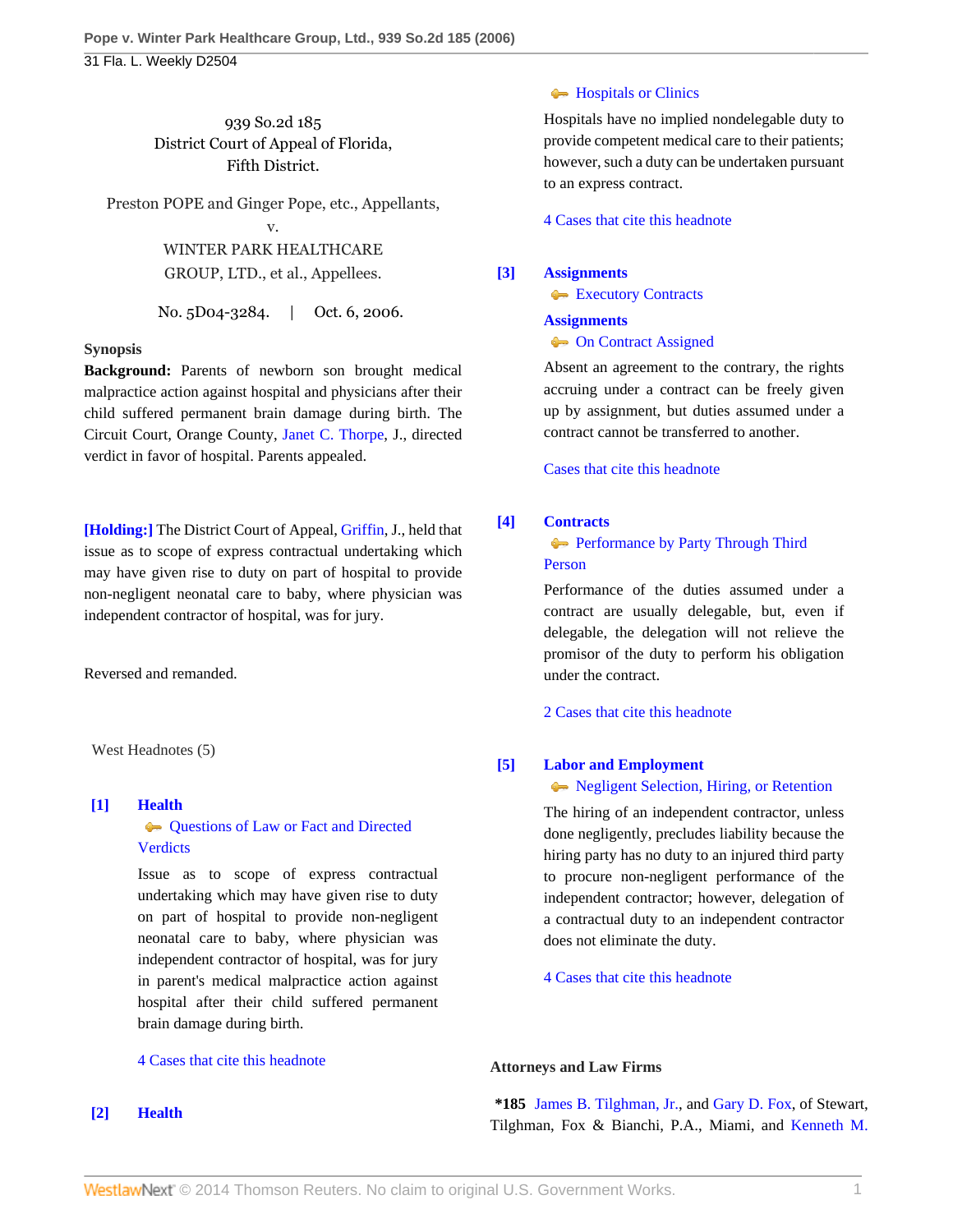[Sigelman, M.D., J.D.,](http://www.westlaw.com/Link/Document/FullText?findType=h&pubNum=176284&cite=0122937601&originatingDoc=Ib5ba0c23553811db80c2e56cac103088&refType=RQ&originationContext=document&vr=3.0&rs=cblt1.0&transitionType=DocumentItem&contextData=(sc.Default)) of Kenneth M. Sigelman & Assoc., San Diego, CA, for Appellants.

[Sylvia H. Walbolt](http://www.westlaw.com/Link/Document/FullText?findType=h&pubNum=176284&cite=0162439301&originatingDoc=Ib5ba0c23553811db80c2e56cac103088&refType=RQ&originationContext=document&vr=3.0&rs=cblt1.0&transitionType=DocumentItem&contextData=(sc.Default)) and [Annette M. Lang](http://www.westlaw.com/Link/Document/FullText?findType=h&pubNum=176284&cite=0331425101&originatingDoc=Ib5ba0c23553811db80c2e56cac103088&refType=RQ&originationContext=document&vr=3.0&rs=cblt1.0&transitionType=DocumentItem&contextData=(sc.Default)), of Carlton Fields, P.A., St. Petersburg, and [Richard Schwamm](http://www.westlaw.com/Link/Document/FullText?findType=h&pubNum=176284&cite=0324894901&originatingDoc=Ib5ba0c23553811db80c2e56cac103088&refType=RQ&originationContext=document&vr=3.0&rs=cblt1.0&transitionType=DocumentItem&contextData=(sc.Default)) and [Eugene](http://www.westlaw.com/Link/Document/FullText?findType=h&pubNum=176284&cite=0226253401&originatingDoc=Ib5ba0c23553811db80c2e56cac103088&refType=RQ&originationContext=document&vr=3.0&rs=cblt1.0&transitionType=DocumentItem&contextData=(sc.Default)) [Pettis](http://www.westlaw.com/Link/Document/FullText?findType=h&pubNum=176284&cite=0226253401&originatingDoc=Ib5ba0c23553811db80c2e56cac103088&refType=RQ&originationContext=document&vr=3.0&rs=cblt1.0&transitionType=DocumentItem&contextData=(sc.Default)), of Haliczer, Pettis & Schwamm, P.A., Orlando, for Appellees.

# **Opinion**

# [GRIFFIN,](http://www.westlaw.com/Link/Document/FullText?findType=h&pubNum=176284&cite=0153455501&originatingDoc=Ib5ba0c23553811db80c2e56cac103088&refType=RQ&originationContext=document&vr=3.0&rs=cblt1.0&transitionType=DocumentItem&contextData=(sc.Default)) J.

<span id="page-1-2"></span>This appeal arises from a medical malpractice suit against Winter Park Healthcare Group, Ltd., d/b/a Winter Park Memorial Hospital ["Winter Park Hospital"], and Dr. Michael McMahan, a neonatologist, for the negligent care of Preston and **\*186** Ginger Pope's ["the Popes"] newborn son, Tyler.<sup>[1](#page-5-0)</sup> It was discovered after Tyler's birth that he suffered from fetal-maternal hemorrhage,  $2$  and compression of the umbilical vein, which would normally have carried oxygen-rich blood to Tyler from the placenta. In the hours following his birth, Tyler's breathing became more labored and he required resuscitation; however, it was alleged that this was not done timely or correctly, causing permanent brain damage. The Popes contend that Dr. McMahan, the on-call neonatologist, was negligent in failing to be present, in failing to communicate, in failing to order necessary tests and in failing to order the necessary means of resuscitation.

The Popes brought suit against Winter Park Hospital, Dr. McMahan and Mrs. Pope's obstetrician, Dr. Wolford, based on a claim of negligence. The Popes alleged that Winter Park Hospital was liable for Dr. McMahan's negligent acts because Winter Park Hospital had a "nondelegable" duty to treat Tyler with due care. The Popes contend that when Mrs. Pope was admitted to Winter Park Hospital for the delivery of her child, an implied contract for treatment was formed between her and Winter Park Hospital. Alternatively, they assert that the consent form that Mrs. Pope signed constitutes an express contract with Winter Park Hospital that obligates Winter Park Hospital to provide them with the medical or surgical treatments or procedures she and her son might need, the delegation of which to an independent contractor physician does not extinguish the hospital's duty. They contend that the trial court erred in directing a verdict in favor of Winter Park Hospital.

The Popes would like for this court to adopt the position of Judge Altenbernd's concurring opinion in *[Roessler v. Novak,](http://www.westlaw.com/Link/Document/FullText?findType=Y&serNum=2003755316&pubNum=735&fi=co_pp_sp_735_1164&originationContext=document&vr=3.0&rs=cblt1.0&transitionType=DocumentItem&contextData=(sc.Default)#co_pp_sp_735_1164)* [858 So.2d 1158, 1164 \(Fla. 2d DCA 2003\)](http://www.westlaw.com/Link/Document/FullText?findType=Y&serNum=2003755316&pubNum=735&fi=co_pp_sp_735_1164&originationContext=document&vr=3.0&rs=cblt1.0&transitionType=DocumentItem&contextData=(sc.Default)#co_pp_sp_735_1164) (Altenbernd, J.,

concurring). There, Judge Altenbernd observed that the use of apparent agency as the doctrine for determining hospital liability for the negligence of independent contractors was a failure and that, in the context of medical negligence, a theory of nondelegable duty is superior. He suggested that hospitals should be liable as a general rule for activities within the hospital because a patient does not realistically have the ability to shop on the open market for other providers of medical services and is limited to the care of physicians selected by the hospital. [858 So.2d at 1164.](http://www.westlaw.com/Link/Document/FullText?findType=Y&serNum=2003755316&pubNum=735&fi=co_pp_sp_735_1164&originationContext=document&vr=3.0&rs=cblt1.0&transitionType=DocumentItem&contextData=(sc.Default)#co_pp_sp_735_1164) He said he would adopt a theory of nondelegable duty if it were not for the prevailing precedent that employs the theory of apparent agency. *Id.* [at 1165.](http://www.westlaw.com/Link/Document/FullText?findType=Y&serNum=2003755316&originationContext=document&vr=3.0&rs=cblt1.0&transitionType=DocumentItem&contextData=(sc.Default))

<span id="page-1-3"></span>Winter Park Hospital agrees that their consent form constitutes an express contract between the hospital and the Popes, but they contend the terms of the contract preclude liability. They also point out that the existence of the *express* contract between the Popes and the hospital precludes an *implied* contract under Florida law. They further assert that an "implied duty" to provide non-negligent medical and surgical services does not exist in Florida law, and that Judge Altenbernd's concurrence supports the directed verdict by expressly recognizing that current Florida law does not impose nondelegable duties on hospitals for the negligence of independent contractor physicians.

<span id="page-1-1"></span><span id="page-1-0"></span>**[\[1\]](#page-0-0) [\[2](#page-0-1)]** Although, as is almost always so, Judge Altenbernd makes sense in his concurring **\*187** opinion in *[Roessler,](http://www.westlaw.com/Link/Document/FullText?findType=Y&serNum=2003755316&originationContext=document&vr=3.0&rs=cblt1.0&transitionType=DocumentItem&contextData=(sc.Default))* we agree that Florida law does not currently recognize an implied nondelegable duty on the part of a hospital to provide competent medical care to its patients. Florida law does recognize, however, that such a duty can be undertaken pursuant to an express contract. Here, it is undisputed that an express contract exists between the Popes and Winter Park Hospital, and we have concluded that an issue remains unresolved concerning the scope of the express contractual undertaking which may have given rise to a duty to provide non-negligent neonatal care to baby Tyler. We accordingly reverse the judgment and remand.<sup>[3](#page-5-2)</sup>

<span id="page-1-5"></span><span id="page-1-4"></span>The independent contractor/nondelegable duty analysis that inevitably dominates most of the cases in the context of hospital liability is confusing and somewhat misleading because duties that arise under the law of tort and duties that may arise under contract are often intertwined. [4](#page-5-3) The *tort* principle of respondeat superior makes an employer liable to third parties for the negligence of an employee, whom he controls and directs. If a hospital *employs* a physician,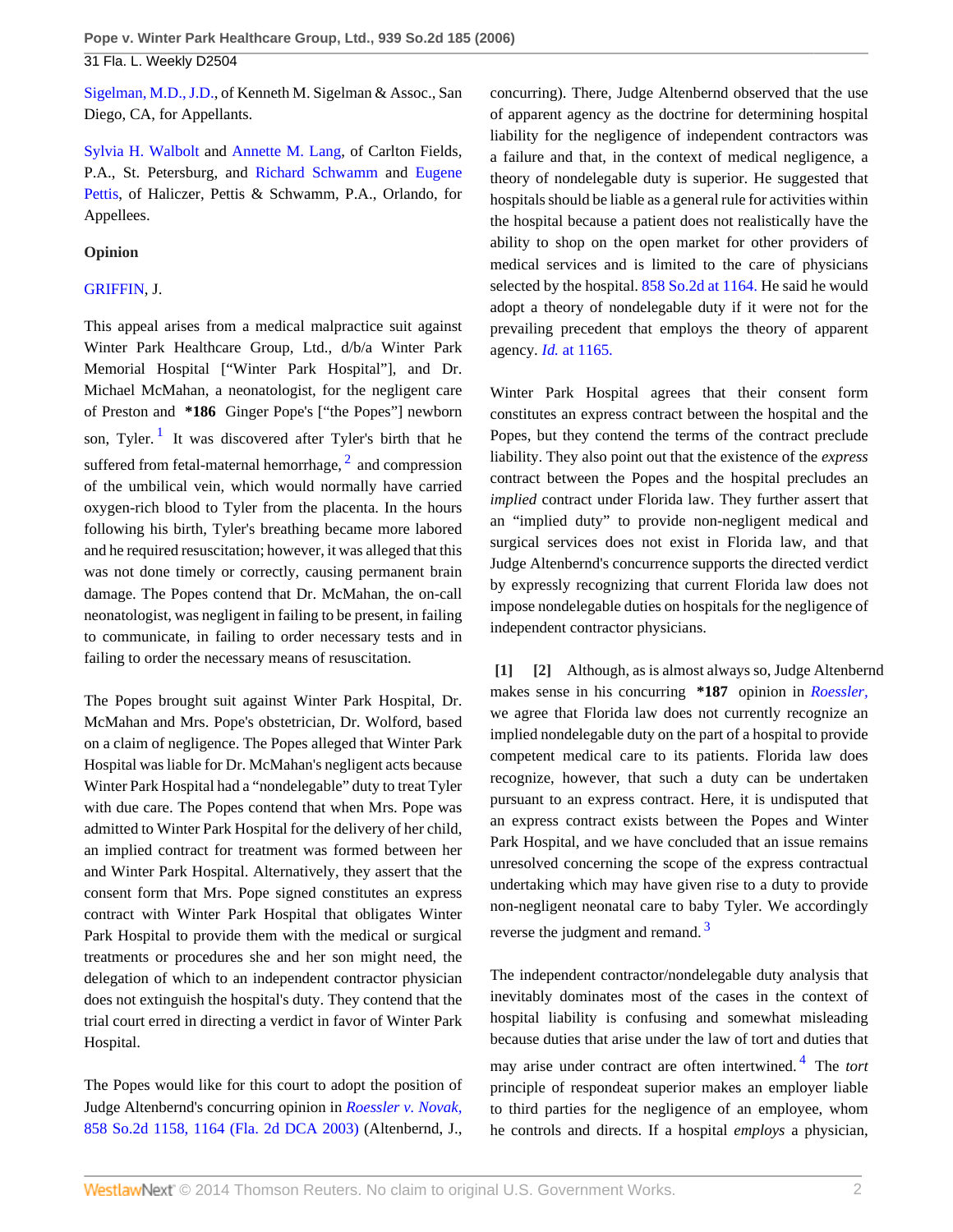the hospital is responsible (in respondeat superior) for his or her negligence. When an independent contractor physician is hired, however, liability to third parties usually does not arise. This is because the law recognizes that a person ought to be able to hire someone to perform a specific task without exposure to liability to third parties for negligent performance of the work as long as the person doing the hiring does not retain control or direction over how the work is to be done. Thus, for example, if a hospital hires a roofing contractor to repair a roof and in the course of the job, the roofer drops a bucket on the head of a passerby, the roofer is liable to the third person but the hospital typically is not because the roofer is an independent contractor.

Although it is the general rule that one who hires an independent contractor is not liable for injuries caused by an independent contractor's negligence, there are exceptions recognized in the law of tort. *See [Carrasquillo v. Holiday](http://www.westlaw.com/Link/Document/FullText?findType=Y&serNum=1992206575&pubNum=735&fi=co_pp_sp_735_863&originationContext=document&vr=3.0&rs=cblt1.0&transitionType=DocumentItem&contextData=(sc.Default)#co_pp_sp_735_863) Carpet Serv., Inc.,* [615 So.2d 862, 863 \(Fla. 3d DCA 1993\)](http://www.westlaw.com/Link/Document/FullText?findType=Y&serNum=1992206575&pubNum=735&fi=co_pp_sp_735_863&originationContext=document&vr=3.0&rs=cblt1.0&transitionType=DocumentItem&contextData=(sc.Default)#co_pp_sp_735_863); *[Fisherman's Paradise, Inc. v. Greenfield,](http://www.westlaw.com/Link/Document/FullText?findType=Y&serNum=1982134668&pubNum=735&fi=co_pp_sp_735_307&originationContext=document&vr=3.0&rs=cblt1.0&transitionType=DocumentItem&contextData=(sc.Default)#co_pp_sp_735_307)* 417 So.2d 306, 307 [\(Fla. 3d DCA 1982\).](http://www.westlaw.com/Link/Document/FullText?findType=Y&serNum=1982134668&pubNum=735&fi=co_pp_sp_735_307&originationContext=document&vr=3.0&rs=cblt1.0&transitionType=DocumentItem&contextData=(sc.Default)#co_pp_sp_735_307) In fact, the Third District has referred to the rule of non-liability of independent contractors as the "riddled rule" because it is "riddled with exceptions." *See Gordon v. Sanders,* [692 So.2d 939, 941, \(Fla. 4th DCA 1997\)](http://www.westlaw.com/Link/Document/FullText?findType=Y&serNum=1997086914&pubNum=735&fi=co_pp_sp_735_941&originationContext=document&vr=3.0&rs=cblt1.0&transitionType=DocumentItem&contextData=(sc.Default)#co_pp_sp_735_941); *[City of Coral Gables v. Prats,](http://www.westlaw.com/Link/Document/FullText?findType=Y&serNum=1987018210&pubNum=735&fi=co_pp_sp_735_971&originationContext=document&vr=3.0&rs=cblt1.0&transitionType=DocumentItem&contextData=(sc.Default)#co_pp_sp_735_971)* 502 So.2d 969, 971 (Fla. 3d [DCA 1987\).](http://www.westlaw.com/Link/Document/FullText?findType=Y&serNum=1987018210&pubNum=735&fi=co_pp_sp_735_971&originationContext=document&vr=3.0&rs=cblt1.0&transitionType=DocumentItem&contextData=(sc.Default)#co_pp_sp_735_971)

As a matter of Florida tort law, the key exception to this rule of non-liability in medical negligence cases arises where the physician is either an actual or apparent agent of the hospital. *See, e.g., Roessler,* [858 So.2d at 1162.](http://www.westlaw.com/Link/Document/FullText?findType=Y&serNum=2003755316&pubNum=735&fi=co_pp_sp_735_1162&originationContext=document&vr=3.0&rs=cblt1.0&transitionType=DocumentItem&contextData=(sc.Default)#co_pp_sp_735_1162) The other important exception under Florida tort law, established in *[Insinga v.](http://www.westlaw.com/Link/Document/FullText?findType=Y&serNum=1989060259&pubNum=735&originationContext=document&vr=3.0&rs=cblt1.0&transitionType=DocumentItem&contextData=(sc.Default)) LaBella,* [543 So.2d 209 \(Fla.1989\)](http://www.westlaw.com/Link/Document/FullText?findType=Y&serNum=1989060259&pubNum=735&originationContext=document&vr=3.0&rs=cblt1.0&transitionType=DocumentItem&contextData=(sc.Default)), provides that the hospital can be liable in tort for failing to exercise due care in the selection and retention of an independent contractor physician on the **\*188** hospital staff. *Insinga,* [543 So.2d at 214.](http://www.westlaw.com/Link/Document/FullText?findType=Y&serNum=1989060259&pubNum=735&fi=co_pp_sp_735_214&originationContext=document&vr=3.0&rs=cblt1.0&transitionType=DocumentItem&contextData=(sc.Default)#co_pp_sp_735_214) *[Insinga](http://www.westlaw.com/Link/Document/FullText?findType=Y&serNum=1989060259&originationContext=document&vr=3.0&rs=cblt1.0&transitionType=DocumentItem&contextData=(sc.Default))* is an extension of liability under Florida law as a matter of public policy. *[Id.](http://www.westlaw.com/Link/Document/FullText?findType=Y&serNum=1989060259&originationContext=document&vr=3.0&rs=cblt1.0&transitionType=DocumentItem&contextData=(sc.Default))* It does not supplant or eliminate any other basis for liability.

The rule of non-liability for acts of an independent contractor also fails where the duty is nondelegable, and here is where the confusion arises. In Florida case law, nondelegable duties are often said to arise out of the common law, statutes or regulations, *or contract. See [Dixon v. Whitfield,](http://www.westlaw.com/Link/Document/FullText?findType=Y&serNum=1995104304&pubNum=735&fi=co_pp_sp_735_1232&originationContext=document&vr=3.0&rs=cblt1.0&transitionType=DocumentItem&contextData=(sc.Default)#co_pp_sp_735_1232)* 654 So.2d [1230, 1232 \(Fla. 1st DCA 1995\);](http://www.westlaw.com/Link/Document/FullText?findType=Y&serNum=1995104304&pubNum=735&fi=co_pp_sp_735_1232&originationContext=document&vr=3.0&rs=cblt1.0&transitionType=DocumentItem&contextData=(sc.Default)#co_pp_sp_735_1232) *[E.J. Strickland Const. v.](http://www.westlaw.com/Link/Document/FullText?findType=Y&serNum=1987142763&pubNum=735&fi=co_pp_sp_735_1334&originationContext=document&vr=3.0&rs=cblt1.0&transitionType=DocumentItem&contextData=(sc.Default)#co_pp_sp_735_1334) [Department of Agric. & Consumer Serv.,](http://www.westlaw.com/Link/Document/FullText?findType=Y&serNum=1987142763&pubNum=735&fi=co_pp_sp_735_1334&originationContext=document&vr=3.0&rs=cblt1.0&transitionType=DocumentItem&contextData=(sc.Default)#co_pp_sp_735_1334)* 515 So.2d 1331, [1334-35 \(Fla. 5th DCA 1987\)](http://www.westlaw.com/Link/Document/FullText?findType=Y&serNum=1987142763&pubNum=735&fi=co_pp_sp_735_1334&originationContext=document&vr=3.0&rs=cblt1.0&transitionType=DocumentItem&contextData=(sc.Default)#co_pp_sp_735_1334). Under the common law, nondelegable duties typically arise out of the performance of ultra-hazardous activity. "There are no specific criteria for determining whether or not a duty is nondelegable except for the rather ambiguous defining characteristic that the responsibility is so important to the community that the [original party] should not be allowed to transfer it to a third party." *Dixon,* [654 So.2d at 1232.](http://www.westlaw.com/Link/Document/FullText?findType=Y&serNum=1995104304&pubNum=735&fi=co_pp_sp_735_1232&originationContext=document&vr=3.0&rs=cblt1.0&transitionType=DocumentItem&contextData=(sc.Default)#co_pp_sp_735_1232) As Judge Altenbernd observed, Florida law does not recognize that the mere relationship between a hospital and its patient gives rise to a nondelegable duty to provide competent medical care. *Roessler,* [858 So.2d at 1163.](http://www.westlaw.com/Link/Document/FullText?findType=Y&serNum=2003755316&pubNum=735&fi=co_pp_sp_735_1163&originationContext=document&vr=3.0&rs=cblt1.0&transitionType=DocumentItem&contextData=(sc.Default)#co_pp_sp_735_1163) Nor, in this case, does a nondelegable duty on the part of a hospital arise out of any statute or regulation cited to us.

Concepts of "independent contractor" and "nondelegable duty" have no application, however, when a person or entity doing the hiring of the independent contractor has undertaken by contract with a third party to perform a service and hiring an independent contractor is, essentially, hiring a subcontractor to perform the work which the hiring person has undertaken by contract to perform. This distinction was cogently explained by the Third District Court of Appeal in *Gordon v. Sanders,* [692 So.2d 939 \(Fla. 3d DCA 1997\).](http://www.westlaw.com/Link/Document/FullText?findType=Y&serNum=1997086914&pubNum=735&originationContext=document&vr=3.0&rs=cblt1.0&transitionType=DocumentItem&contextData=(sc.Default)) In *[Gordon,](http://www.westlaw.com/Link/Document/FullText?findType=Y&serNum=1997086914&originationContext=document&vr=3.0&rs=cblt1.0&transitionType=DocumentItem&contextData=(sc.Default))* a homeowner had hired two individuals to remove trees from his property. They, in turn, subcontracted the work to two other men. In the process of removal, one of the trees was allowed to fall on the homeowner's house, causing considerable damage. The two persons originally hired to do the work were sued, and they defended on the basis that the ones at fault were independent contractors. The *[Gordon](http://www.westlaw.com/Link/Document/FullText?findType=Y&serNum=1997086914&originationContext=document&vr=3.0&rs=cblt1.0&transitionType=DocumentItem&contextData=(sc.Default))* court dispatched that defense as follows:

> The evidence in this record is sufficient to go to the jury on an exception for nondelegable duties, specifically the principle that one who undertakes by contract to do for another a given thing cannot excuse himself to the other for a faulty performance by showing that he hired someone else to perform the task and that other person was the one at fault. *Mills v. Krauss,* [114 So.2d 817 \(Fla.](http://www.westlaw.com/Link/Document/FullText?findType=Y&serNum=1959129936&pubNum=735&originationContext=document&vr=3.0&rs=cblt1.0&transitionType=DocumentItem&contextData=(sc.Default)) [2d DCA 1959\)](http://www.westlaw.com/Link/Document/FullText?findType=Y&serNum=1959129936&pubNum=735&originationContext=document&vr=3.0&rs=cblt1.0&transitionType=DocumentItem&contextData=(sc.Default)), *cert. denied,* [119 So.2d](http://www.westlaw.com/Link/Document/FullText?findType=Y&serNum=1960200214&pubNum=735&originationContext=document&vr=3.0&rs=cblt1.0&transitionType=DocumentItem&contextData=(sc.Default)) [293 \(Fla.1960\).](http://www.westlaw.com/Link/Document/FullText?findType=Y&serNum=1960200214&pubNum=735&originationContext=document&vr=3.0&rs=cblt1.0&transitionType=DocumentItem&contextData=(sc.Default)) In other words, where the contracting party makes it her or his duty to perform a task, that party cannot escape liability for the damage caused to the other contracting party by the negligence of independent contractors hired to carry out the task.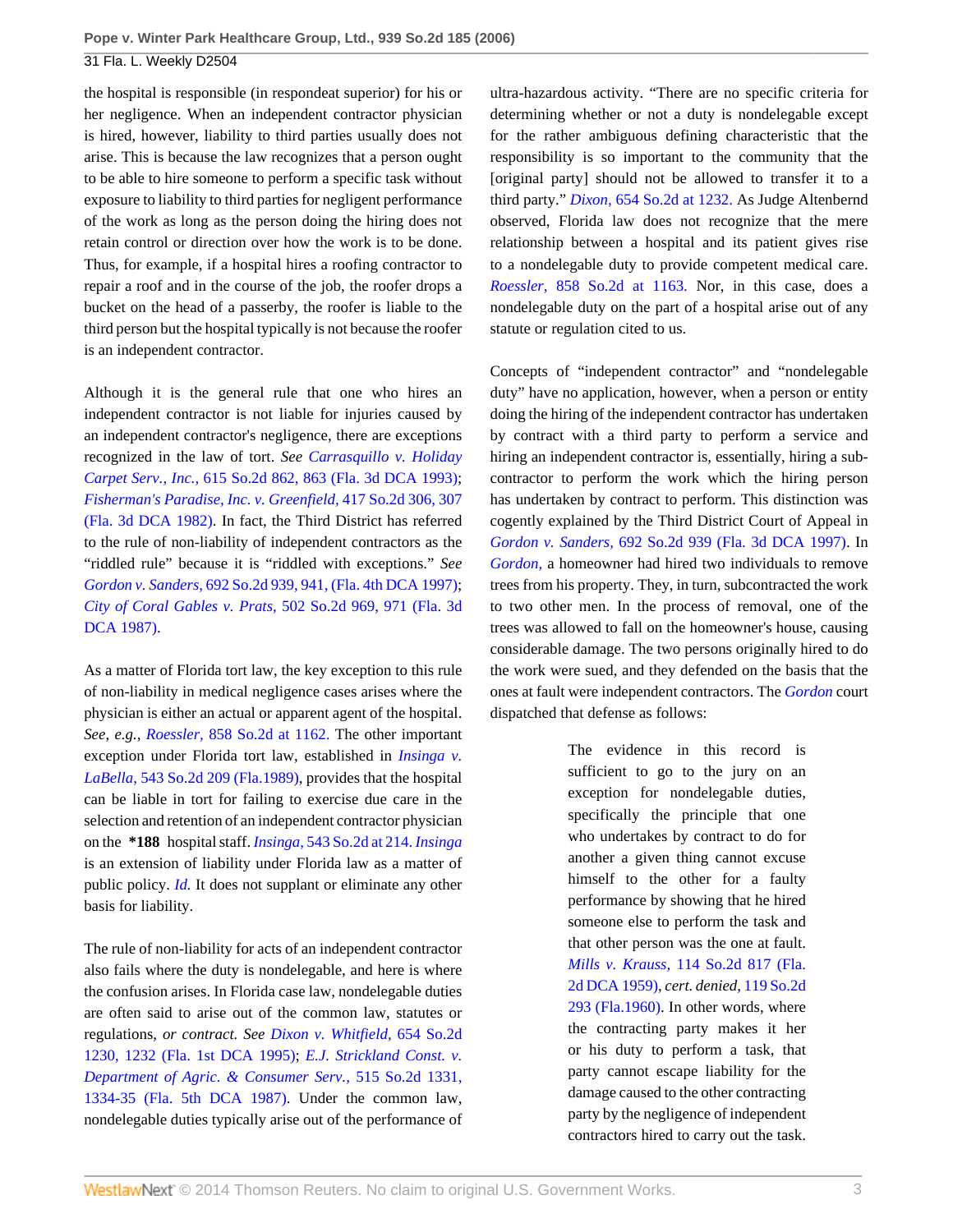The record reflects sufficient evidence to go to the jury for its determination on this principle.

#### *Id.* [at 941.](http://www.westlaw.com/Link/Document/FullText?findType=Y&serNum=1997086914&originationContext=document&vr=3.0&rs=cblt1.0&transitionType=DocumentItem&contextData=(sc.Default))

<span id="page-3-1"></span><span id="page-3-0"></span>**[\[3\]](#page-0-2) [\[4\]](#page-0-3)** Although, as discussed above, this is often treated in the cases as a "nondelegable" exception to the "independent contractor" rule, in fact, contract is a distinct basis of liability and "nondelegability" is not the issue. It is an elemental aspect of contract law that, absent an agreement to the contrary, the *rights* accruing under a contract can be freely given up by assignment, but *duties* assumed under a contract cannot be transferred to **\*189** another. *Performance* of the duties assumed under a contract are usually delegable, but, even if delegable, the delegation will not relieve the promisor of the duty to perform his obligation under the contract. Thus, if a hospital does undertake by contract to provide medical care, it cannot throw off that obligation simply by hiring an independent contractor. The use by hospitals of independent-contractor physicians eliminates "respondeat superior" liability, but it will not relieve the hospital of any contractual duties it has undertaken. A hospital can, by contract, undertake different duties or greater duties than those imposed by the common law of tort.

The decision of the First District Court of Appeal in *[Shands](http://www.westlaw.com/Link/Document/FullText?findType=Y&serNum=2003590835&pubNum=735&originationContext=document&vr=3.0&rs=cblt1.0&transitionType=DocumentItem&contextData=(sc.Default)) [Teaching Hospital & Clinic, Inc. v. Juliana,](http://www.westlaw.com/Link/Document/FullText?findType=Y&serNum=2003590835&pubNum=735&originationContext=document&vr=3.0&rs=cblt1.0&transitionType=DocumentItem&contextData=(sc.Default))* 863 So.2d 343 [\(Fla. 1st DCA 2003\)](http://www.westlaw.com/Link/Document/FullText?findType=Y&serNum=2003590835&pubNum=735&originationContext=document&vr=3.0&rs=cblt1.0&transitionType=DocumentItem&contextData=(sc.Default)), offers an example of a hospital's liability based on its contract with the patient. That case dealt with the liability of a perfusionist, a technician who was not a physician, who negligently performed his services causing severe injury to a two-month-old infant who underwent heart surgery. The *[Shands](http://www.westlaw.com/Link/Document/FullText?findType=Y&serNum=2003590835&originationContext=document&vr=3.0&rs=cblt1.0&transitionType=DocumentItem&contextData=(sc.Default))* court found liability based on the language of the hospital's express contract with the patient in the admission form to provide "such diagnostic procedures, hospital care, [and] medical treatment ... which in the judgment of my physician may be considered necessary or advisable while a patient at Shands." [863 So.2d at 344.](http://www.westlaw.com/Link/Document/FullText?findType=Y&serNum=2003590835&pubNum=735&fi=co_pp_sp_735_344&originationContext=document&vr=3.0&rs=cblt1.0&transitionType=DocumentItem&contextData=(sc.Default)#co_pp_sp_735_344) Importantly, the *[Shands](http://www.westlaw.com/Link/Document/FullText?findType=Y&serNum=2003590835&originationContext=document&vr=3.0&rs=cblt1.0&transitionType=DocumentItem&contextData=(sc.Default))* court found that the form excluded from the definition of "hospital care [and] medical treatment" the services of "all physicians, residents and students who provide services in Shands," but concluded the perfusionist fit within none of those exceptions. Shands contended that it was not responsible for the perfusionist's negligence because neither the perfusionist nor his employer was Shands' agent or had an appearance of an agency relationship, but the *[Shands](http://www.westlaw.com/Link/Document/FullText?findType=Y&serNum=2003590835&originationContext=document&vr=3.0&rs=cblt1.0&transitionType=DocumentItem&contextData=(sc.Default))* court correctly distinguished between the contractual undertaking of the hospital and principles of agency or respondeat superior. *Id.* [at 347-49.](http://www.westlaw.com/Link/Document/FullText?findType=Y&serNum=2003590835&originationContext=document&vr=3.0&rs=cblt1.0&transitionType=DocumentItem&contextData=(sc.Default)) Agreeing with the lower court's conclusion that the perfusionist was legally a subcontractor performing the hospital's contract with its patient, the court concluded that the hospital's duty to the patient could not be unilaterally delegated without specific notice. *Id.* [at 350.](http://www.westlaw.com/Link/Document/FullText?findType=Y&serNum=2003590835&originationContext=document&vr=3.0&rs=cblt1.0&transitionType=DocumentItem&contextData=(sc.Default)) Because nothing in the admission form or operating permit gave the patient notice that the perfusionist was not discharging Shands' duties under its contract with the appellants, Shands could not avoid liability for negligence on the part of the party to whom Shands had delegated its own contractual duty.

The Fourth District Court of Appeal also addressed the issue of contractual liability of a hospital for physician malpractice in *[Irving v. Doctors Hospital of Lake Worth, Inc.,](http://www.westlaw.com/Link/Document/FullText?findType=Y&serNum=1982124844&pubNum=735&originationContext=document&vr=3.0&rs=cblt1.0&transitionType=DocumentItem&contextData=(sc.Default))* 415 So.2d [55 \(Fla. 4th DCA 1982\).](http://www.westlaw.com/Link/Document/FullText?findType=Y&serNum=1982124844&pubNum=735&originationContext=document&vr=3.0&rs=cblt1.0&transitionType=DocumentItem&contextData=(sc.Default)) The case involved the liability of a hospital for the alleged negligent diagnosis and treatment by an emergency room physician that resulted in injury to a minor. The issue there was whether certain jury instructions should have been given. The jury had found no liability because the emergency room doctor was not an employee of the hospital. The trial court gave the standard instruction on vicarious liability that the hospital was not responsible for such negligence if the person employed was an independent contractor. Appellant maintained that, even if the emergency room doctor were an independent contractor, the hospital was nevertheless liable under one of several exceptions to the independent contractor rule. Appellant requested but was denied three jury instructions on the exceptions. One instruction addressed the rule that one cannot escape his contractual liability by delegating his performance under the contract to an independent contractor. **\*190** *Id.* [at 59-60.](http://www.westlaw.com/Link/Document/FullText?findType=Y&serNum=1982124844&originationContext=document&vr=3.0&rs=cblt1.0&transitionType=DocumentItem&contextData=(sc.Default)) The *[Irving](http://www.westlaw.com/Link/Document/FullText?findType=Y&serNum=1982124844&originationContext=document&vr=3.0&rs=cblt1.0&transitionType=DocumentItem&contextData=(sc.Default))* court held that if the hospital was entitled to have the jury instructed on the non-liability of an independent contractor, the appellant was entitled to have the jury apprised of the exceptions to that rule. The Fourth District court said: "[I]f the trial court had instructed on these exceptions to the independent contractor rule, the jury might have found the hospital liable regardless of [the physician's] employment status." *Id.* [at 61.](http://www.westlaw.com/Link/Document/FullText?findType=Y&serNum=1982124844&originationContext=document&vr=3.0&rs=cblt1.0&transitionType=DocumentItem&contextData=(sc.Default)) [5](#page-5-4)

<span id="page-3-3"></span><span id="page-3-2"></span>In this case, both the Popes and Winter Park Hospital agree that the consent form executed by Mrs. Pope constitutes an express contract between these parties. <sup>[6](#page-5-5)</sup> They disagree, however, as to the terms and legal effect of this agreement. The consent form signed by Mrs. Pope before admission provides: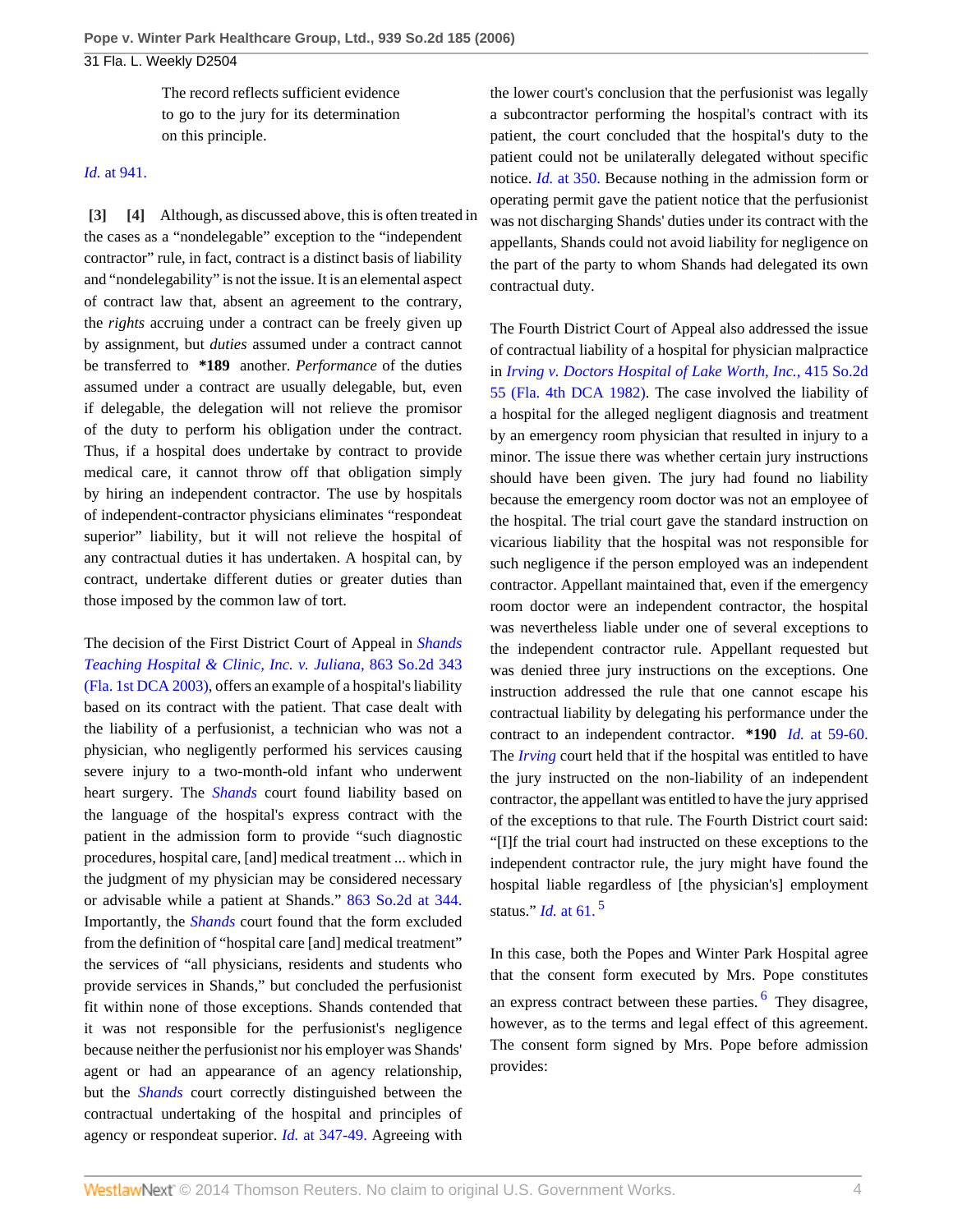**CONSENT FOR MEDICAL AND SURGICAL TREATMENT:** I authorize Winter Park Memorial Hospital (WPMH) to furnish the necessary medical or surgical treatments, or procedures, including diagnostic, x-ray, and laboratory procedures, anesthesia, hospital services, drugs and supplies as may be ordered by the attending physician(s), his assistants or his designees. I am aware that the practice of medicine and surgery is not an exact science and I acknowledge that no guarantees have been made to me as to the result of treatment, diagnostic procedures or examinations in the hospital. I recognize that the physicians who practices [sic] at WPMH are not employees or agents of the hospital but are independent physicians; the hospital may delegate to these independent physicians those services physicians normally provide; and any questions relating to care my physician has given or ordered should be directed to him/her.

This consent form plainly puts the reader on notice that physicians practicing at Winter Park Hospital are independent contractors, not agents or employees. The form also authorizes Winter Park Hospital to delegate to such physicians the services physicians normally provide. The form does not, however, dispose of the question whether the delegation of the duty relieves Winter Park Hospital of liability.

Winter Park Hospital argues that the first sentence of the consent form represents an undertaking on its part *only* to provide those necessary medical or surgical treatments *as may be ordered by the attending physician.* If the physician is negligent, it reasons, Winter Park Hospital cannot be liable. Winter Park Hospital's reading of the scope of its undertaking is possible, given the syntax of the sentence, because it is unclear what "as may be ordered by the attending physician(s)" refers to. Whether their interpretation of the sentence has the legal effect they contend is not self-evident.<sup>[7](#page-5-6)</sup>

**\*191** This first sentence of the consent form can also be read to mean that Winter Park Hospital undertook to provide Ginger Pope and Tyler the necessary medical or surgical treatments or procedures, including whatever diagnostic, xray, laboratory procedures, anesthesia, etc. as may be ordered by the attending physician. Winter Park Hospital's express reservation of the right to *delegate* the services physicians normally provide implies a recognition on its part that it has undertaken the duty to provide those services. A duty that does not exist cannot be delegated.

<span id="page-4-0"></span>**[\[5\]](#page-0-4)** Under the law of tort, the hiring of an independent contractor, unless done negligently, precludes liability because the hiring party has no duty to an injured third party to procure non-negligent performance of the independent contractor. However, delegation of a *contractual* duty to an independent contractor does not eliminate the duty. Section 318 of the Restatement Second of Contracts sets forth the controlling principle of law:

Delegation of Performance of Duty

(1) An obligor can properly delegate the performance of his duty to another unless the delegation is contrary to public policy or the terms of his promise.

(2) Unless otherwise agreed, a promise requires performance by a particular person only to the extent that the obligee has a substantial interest in having that person perform or control the acts promised.

*(3) Unless the oblige agrees otherwise, neither delegation of performance nor a contract to assume the duty made with the obligor by the person delegated discharges any duty or liability of the delegating obligor.*

(emphasis added.)

There is no language in this contract between Winter Park Hospital and the Popes of any assent by Mrs. Pope that the delegation of Winter Park Hospital's duty to provide the necessary medical treatment to independent contractor physicians will discharge the hospital from its contractual obligations. Acknowledgement on the part of Mrs. Pope that the duty to provide "medical or surgical treatments" can be delegated to an independent physician does not constitute an agreement on the part of Mrs. Pope to discharge Winter Park Hospital from any contractual duty it assumed. Delegation and discharge are two different things entirely, performed by different contracting parties. Contractual language of discharge should be clear, yet the only language in the form that may even obliquely refer to discharge is the final sentence, which provides that "questions" relating to the physician's care should be directed to the physician.

<span id="page-4-1"></span>Both the Popes and Winter Park Hospital urge on appeal that the contract unambiguously means what they say it means and neither addresses any doubt about the consent form's meaning. However, we find that the contract is ambiguous and that the interpretation of this agreement potentially includes one or more questions of fact. Given the nature of the agreement and the fact that it was drafted by Winter